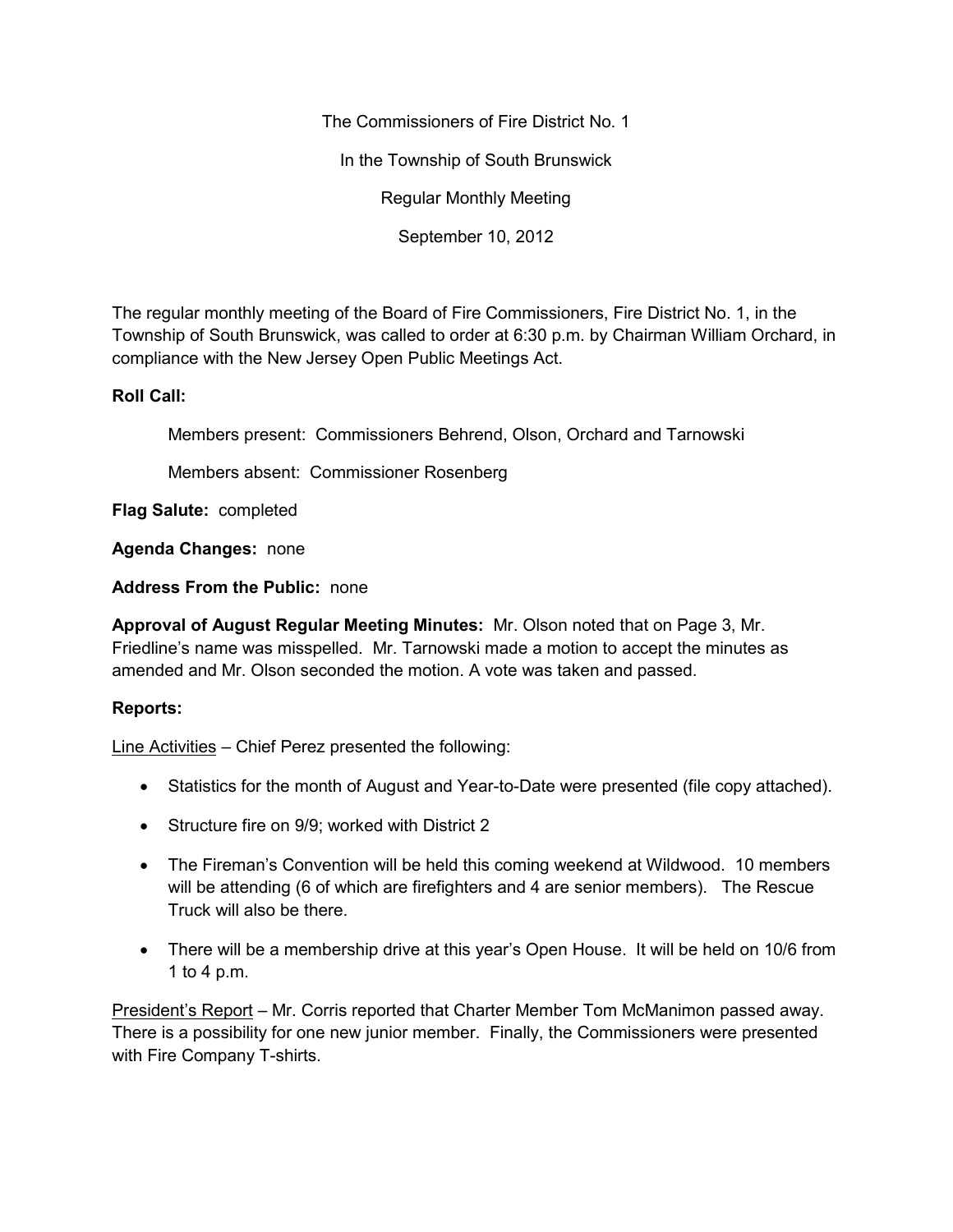Treasurer's Report/Voucher List – Mr. Rosenberg was not present but Mr. Orchard noted that the budget process is coming up. The Commissioners reviewed the Voucher List, after which, Mr. Tarnowski made a motion to accept the List as presented and Mr. Behrend seconded the motion. A vote was taken and passed.

Secretary's Report – Mr. Olson had nothing to report.

Fire Coordinator – Mr. Perez presented the following:

- 1. A fire inspection was held at Station 23 and everything was fine. There also was a quarterly sprinkler test.
- 2. John Freidline is off of disability/workman's comp and is back to full duty.
- 3. There is a roof leak at Station 23 on the Rescue Squad's side. He is obtaining estimates for the repair work. There is minimal damage.
- 4. All vehicles were serviced this month and tested; no issues were found.
- 5. The Workman's Comp estimate is \$20,850; this is \$6K more than last year. This increase was due to the number of claims submitted, which put the District in the Assigned Risk category. Mr. Perez had contacted people regarding getting into JIF. He is awaiting some quotes. There may be a 10%-15% savings. Mr. Orchard stated that he feels it is necessary to go with JIF and not be at Liberty Mutual's mercy. The Workman's Comp bill is not due until 11/2.
- 6. He will be at the Wildwood Convention on Thursday and Friday; also out next Monday and Tuesday.

Chairman – Mr. Orchard reported that the Kendall Park Rescue Squad is having a renovation dedication on 9/19 at 7 p.m. All Commissioners are invited to attend.

Mr. Orchard read a Letter of Resignation from Mr. Dean Behrend (file copy attached). Mr. Orchard thanked Mr. Behrend for his service and noted he will be missed. Chief Perez thanked Mr. Behrend, on behalf of the Fire Company, for all his years of service, as well as being a founding member of the Company.

Standing Committee Reports :

*Fire Company Liaison* – Mr. Behrend had nothing to report.

*Rescue Squad Liaison* – Mr. Tarnowski had nothing to report.

*Public Relations –* Mr. Behrend reported that he had a rough draft of the Newsletter, which he must finalize by this coming Friday. He noted that articles to be included will be ways to avoid residential fires, the Open House, Fire Prevention Week and Santacade on 12/16.